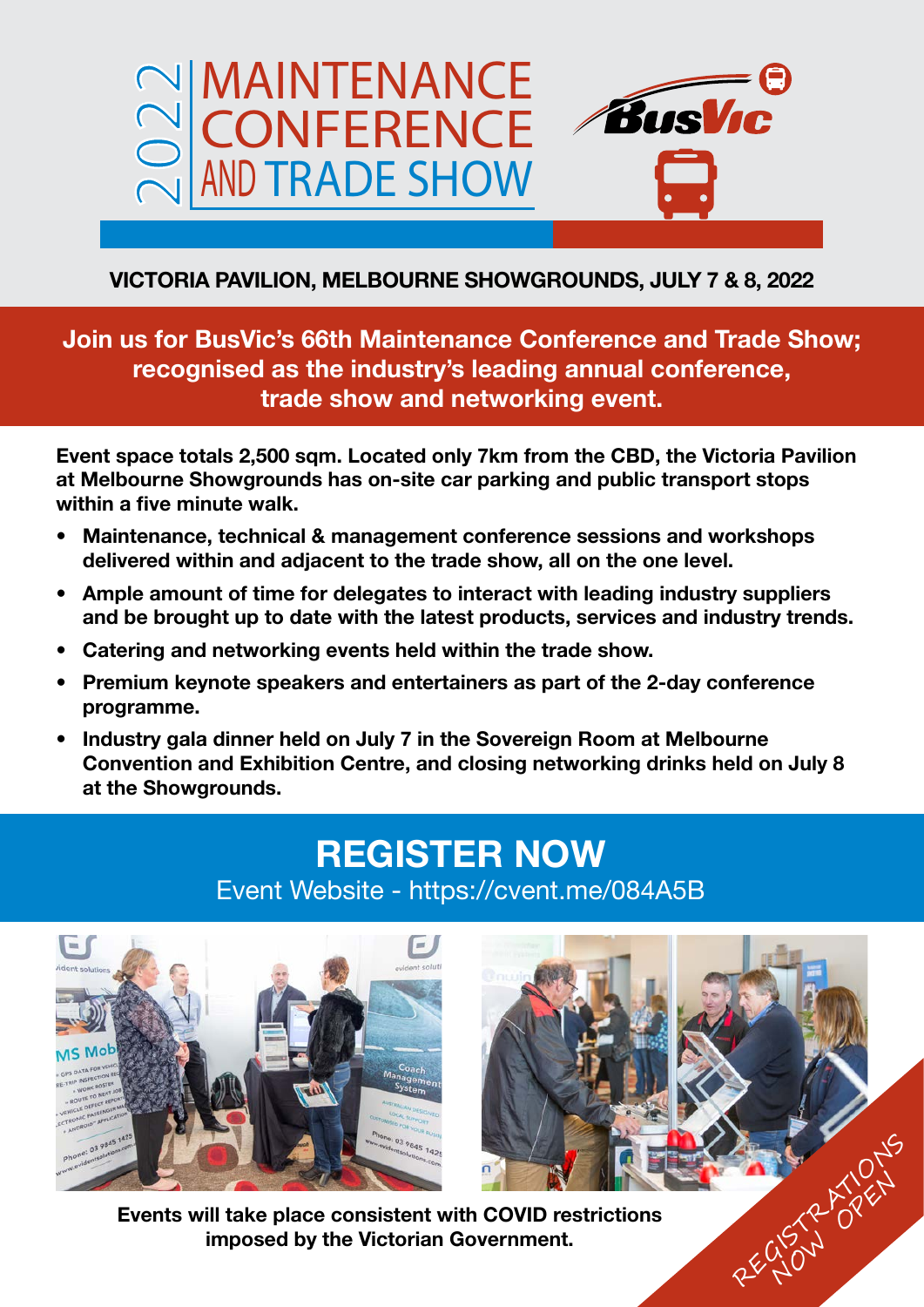

## **VENUE**

MAINTENANCE 2022 CONFERENCE AND TRADE SHOW

We're pleased to host this event at our new location, the Victoria Pavilion at the Melbourne Showgrounds. Located only 7km from the CBD, the Showgrounds has on-site car parking and public transport stops within a five minute walk.



### **SPEAKERS**



#### **DR RICHARD HARRIS**

Dr Richard "Harry" Harris is an anaesthesia and aeromedical retrieval medic.

He has expertise in diving, wilderness and remote area health. He has a professional and voluntary interest in search and rescue operations, establishing the first sump rescue (deep, scary caves) training course in Australasia. The 2018 Thailand Cave Rescue was an opportunity to put this training to work. He is the 2019 Australian of the Year for South Australia and the joint 2019 Australian of the Year with his dive partner Craig Challen.



### **RACHAEL ROBERTSON**

Rachael Robertson is the keynote speaker of choice for events looking for practical leadership and teamwork tools, built on a fascinating and inspirational true story of leadership in the world's most extreme workplace: Antarctica.

As well as being an Antarctic expedition leader, Rachel Robertson is also a best selling author and is Australia's pre-eminent authority on extreme leadership.



#### **LISA ANNESE**

Lisa Annese has been the Chief Executive Officer of Diversity Council Australia since 2 June 2014. In this role, she leads the debate on diversity and inclusion in the public arena. Lisa has led a broad array of ground-breaking, evidence-based research, including Australia's first national index on workplace diversity and inclusion, seminal research on the economics of the gender pay-gap and research supporting individuals being "Out at Work" and mainstreaming flexible work. Lisa will discuss how operators can bolster their bottom line through diversity.



## **DINNER ENTERTAINMENT**

### **TITUS O'REILY**

Known as 'the voice of Australia's working class' despite the fact he long lost touch with them and in the main, reality, Titus' lightning quick, clever and hilarious insights on sport and AFL have in addition to his loyal social media following earned him regular appearances on TV and radio.



### **THE THREE WAITERS**

The original act of its kind in Australia, this multi-award winning show continues to surprise and captivate unsuspecting audiences across the globe as three charming performers hoax as 'real' waiters before taking centre stage for a dynamic, sophisticated and humorous presentation a la The Three Tenors.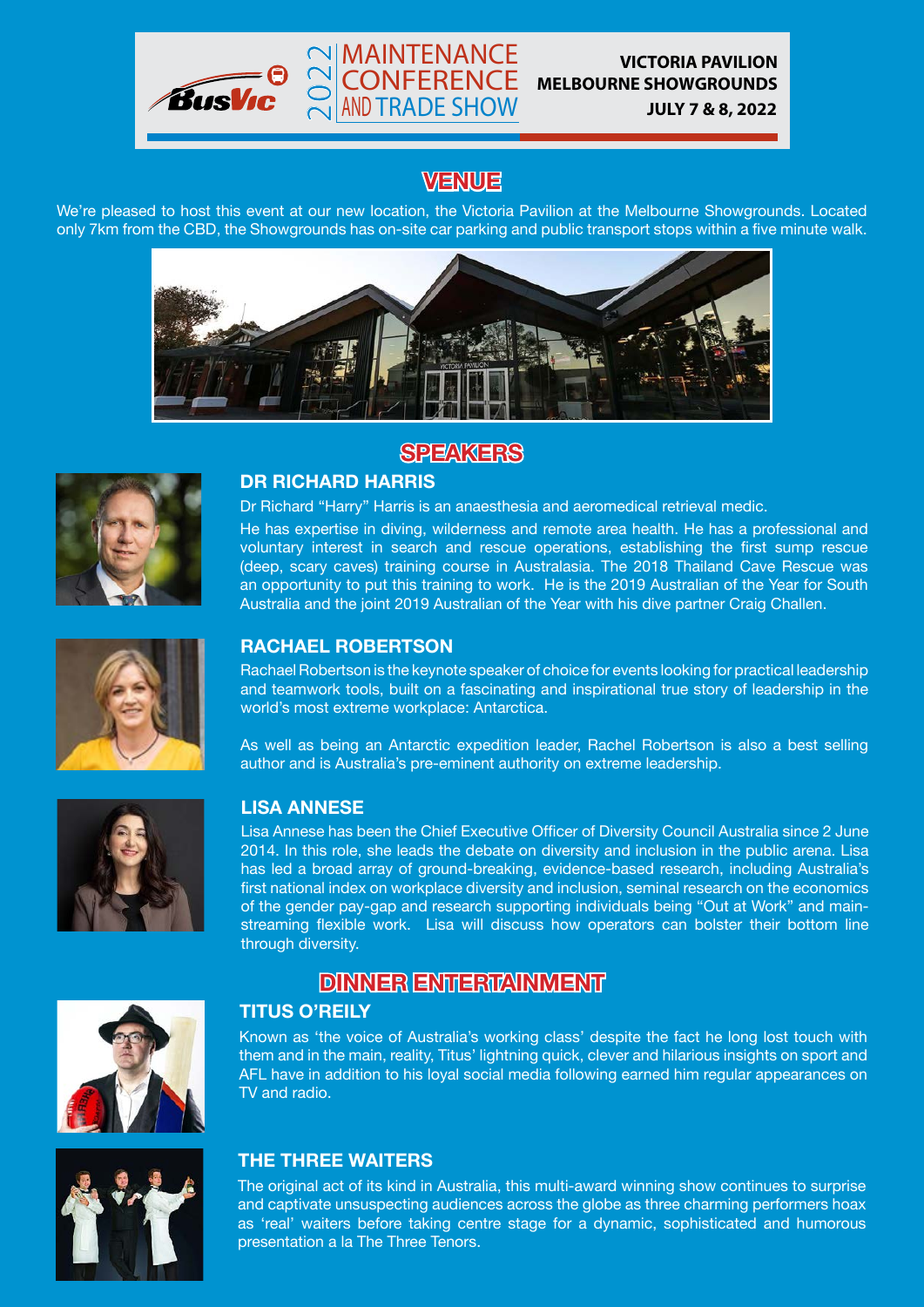ON MAINTENANCE FLOOR<br>2022 CONFERENCE PLAN<br>2022 MOTRADE SHOW PLAN MELBOURNE SHOWGROUNDS JULY 7 & 8, 2022 **VICTORIA PAVILION** WEL**OOR WELBOURNE SHOWGROUNDS** JULY 7 & 8, 2022

PLAN

MAINTENANCE

NIMAINTENANCE<br>CONFERENCE<br>CONFERENCE

 $\bigcirc$ 

V SV

**FLOOR** 



| <b>Stand</b>             | Exhibitor                                         |
|--------------------------|---------------------------------------------------|
| $\overline{\phantom{0}}$ | <b>CBM South Pacific</b>                          |
| $\infty$                 | Styleride Seating Systems                         |
| $\overline{4}$           | Go Transit Media Group                            |
| 5                        | Express Coach Builders                            |
| $\circ$                  | Distinctive Systems (Australia) Pty Ltd           |
| $\overline{ }$           | <b>Workshop Solutions</b>                         |
| $\infty$                 | NEC Australia Pty Ltd                             |
| $\frac{1}{1}$            | Lonsdale St Auto Electric's / Circuitlink Pty Ltd |
| $\frac{8}{10}$           | Endeavour Tools                                   |
| $\frac{1}{4}$            | ALP Oz Auto Moulds Pty Ltd                        |
| $\frac{5}{1}$            | <b>BaxtersMTQ</b>                                 |
| 16817                    | Ventura Systems Australia                         |
| $\frac{8}{1}$            | Thermo King Bus Australia                         |
| $\frac{1}{2}$            | CSE Crosscom                                      |
| $\overline{20}$          | Isringhausen Pty Ltd - ISRI Seats                 |
| 22                       | United Safety & Survivability Corporation (USSC)  |
| $^{24}$                  | <b>Volvo Group Australia</b>                      |
| 25                       | Mercedes Benz                                     |
| 27                       | Durst Industries (Aust)                           |
| 28                       | Stenhoj Pty Ltd                                   |
| $\overline{5}$           | Hino Bus / Hino Motor Sales Australia             |
| 32                       | Camira Group Pty Ltd                              |
| 33                       | Valvoline Australia                               |
| 34                       | Tulip Corporation                                 |
| 35                       | Australian Super                                  |
| 37                       | Denso Automotive Systems Australia                |
| 39                       | <b>Multispares</b>                                |
| $\overline{4}$           | GMT Tools Technic Aust Pty Ltd                    |
| $\frac{4}{3}$            | FleetSafe                                         |
| 42                       | Ikon Lifting Equipment Pty Ltd                    |



| <b>Stand</b>  | Exhibitor                         | ö  |
|---------------|-----------------------------------|----|
| $\frac{3}{4}$ | Levanta Workshop Solutions        |    |
| 45            | Klinefire Pty Ltd                 |    |
| 47            | McConnell Seats Australia         |    |
| 48            | Volgren                           |    |
| 50            | Scania Australia Pty Ltd          |    |
| 52            | <b>Qcom Australia Pty Ltd</b>     |    |
| 53            | Bus and Coach Society of Victoria |    |
| 54            | <b>HM Gem Machining Services</b>  |    |
| 55            | Coachair                          | 68 |
| 56            | Genesis Equipment                 |    |
| 57            | Karmot Pty Ltd                    |    |

| <b>Stand</b>    | Exhibitor                     |
|-----------------|-------------------------------|
| 59              | Inca Lifts Pty Ltd            |
| 61              | <b>WashTec Australia</b>      |
| $\overline{62}$ | Challenger Bus and Coach      |
| 83              | Transportme                   |
| 64              | C P Safety International      |
| 65              | Public Transport Ombudsman    |
| 66              | <b>Auto You</b>               |
| 67              | Maha Australia                |
| 68 & 69         | <b>BusVic</b>                 |
| <b>PZ</b>       | SURA Australian Bus and Coach |
| 下               | <b>Bus Parts Plus</b>         |
|                 |                               |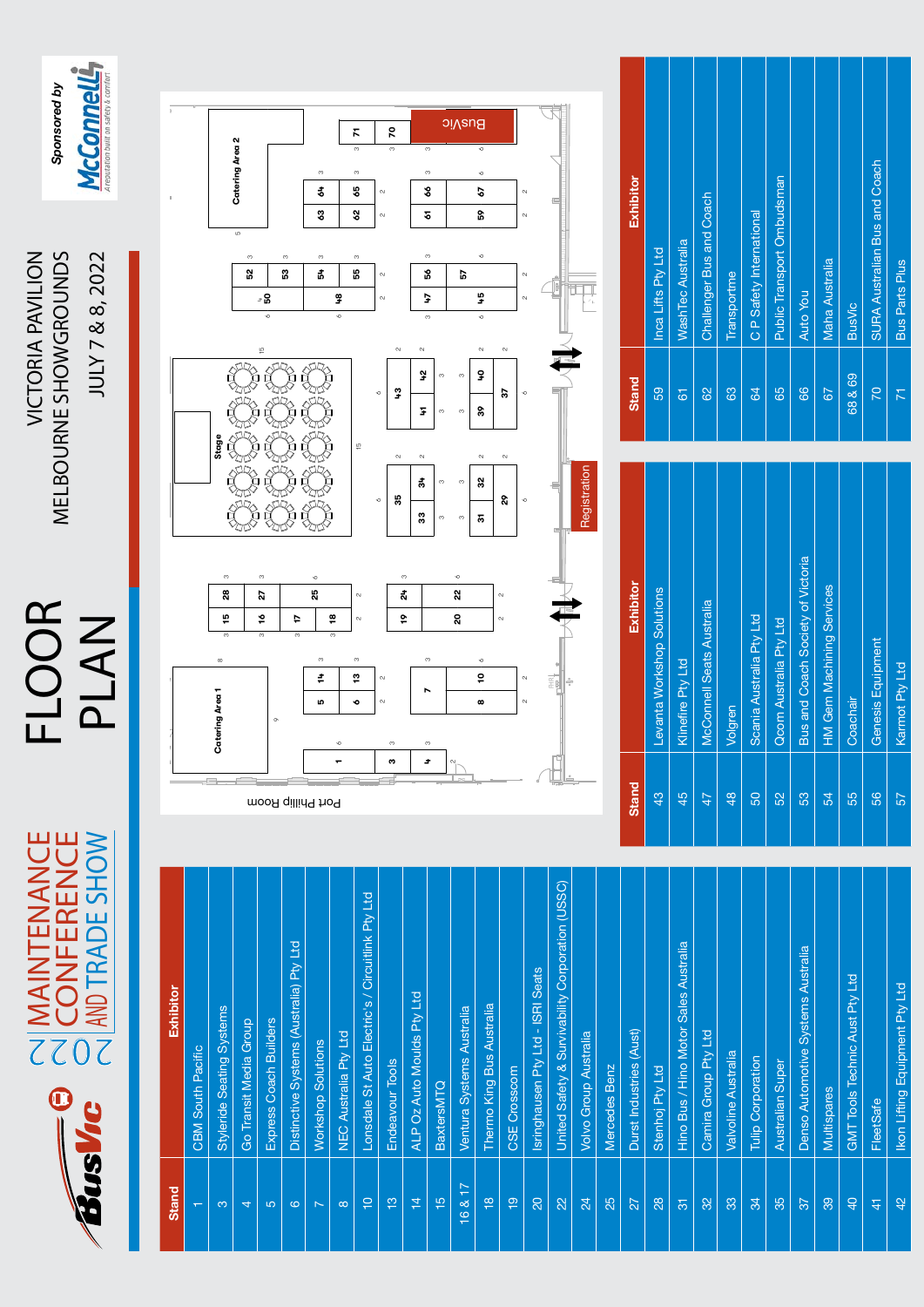# **DRAFT PROGRAMME - DAY ONE 2022 BUSVIC MAINTENANCE CONFERENCE & TRADE SHOW**

| <b>THURSDAY 7TH JULY 2022</b>     |                                                                                                                                                                                                                    |                                                                      |  |  |
|-----------------------------------|--------------------------------------------------------------------------------------------------------------------------------------------------------------------------------------------------------------------|----------------------------------------------------------------------|--|--|
|                                   | <b>MANAGEMENT SESSIONS</b>                                                                                                                                                                                         | <b>TECHNICAL SESSIONS</b>                                            |  |  |
| <b>TIME</b>                       | <b>MAIN STAGE</b>                                                                                                                                                                                                  | PORT PHILLIP ROOM                                                    |  |  |
| 8:00am                            | <b>Registration and Exhibition Opens</b>                                                                                                                                                                           |                                                                      |  |  |
| 9:00am - 10.00am                  | Official Opening and Awards Presentation - Ben Carroll, Minister for Public Transport & Roads                                                                                                                      |                                                                      |  |  |
|                                   | Opening Keynote - Dr Richard Harris SC OAM Richard Harris is an anaesthesia and aeromedical retrieval<br>medic. He has expertise in diving, wilderness and remote area health. He has a professional and voluntary |                                                                      |  |  |
|                                   | interest in search and rescue operations, establishing the first sump rescue (deep, scary caves) training                                                                                                          |                                                                      |  |  |
| 10.00am - 11:00am                 | course in Australasia. The 2018 Thailand Cave Rescue was an opportunity to put this training to work. He is                                                                                                        |                                                                      |  |  |
|                                   | the 2019 Australian of the Year for South Australia and the joint 2019 Australian of the Year with his dive                                                                                                        |                                                                      |  |  |
|                                   | partner Craig Challen.                                                                                                                                                                                             |                                                                      |  |  |
|                                   | <b>Sponsored by: PBA Transit Planning</b>                                                                                                                                                                          |                                                                      |  |  |
| 11:00am - 11.30am                 |                                                                                                                                                                                                                    | Morning Tea and Trade Show Inspection - Sponsored by Westpac         |  |  |
| 11:00am - 11.30am                 | <b>Practical Workshop on the Main Stage</b>                                                                                                                                                                        |                                                                      |  |  |
|                                   | Anti-Graffiti Protection workshop presented by Marcopolo Volgren                                                                                                                                                   |                                                                      |  |  |
|                                   | <b>Improve Your Bottom Line Through Diversity</b>                                                                                                                                                                  | <b>Bus Inspections</b>                                               |  |  |
| 11.30am - 12:00pm                 | Speaker: Lisa Annese, CEO, Diversity Council of                                                                                                                                                                    | New Annual Bus Inspection Requirements and Roadworthy                |  |  |
|                                   | Australia                                                                                                                                                                                                          | and Inspection Trends                                                |  |  |
| 12:00pm - 1:00pm                  | Speaker: Brett Gibbs, RSI                                                                                                                                                                                          |                                                                      |  |  |
|                                   | Stand Up Networking Luncheon and Trade Show Inspection - Sponsored by Marcopolo Volgren<br>Practical Workshop on the Main Stage - Scania                                                                           |                                                                      |  |  |
| $1:00 \text{pm} - 1:30 \text{pm}$ | Practical Workshop in the Port Phillip Room - Denso                                                                                                                                                                |                                                                      |  |  |
|                                   | <b>Local Content</b>                                                                                                                                                                                               | <b>Preventative Maintenance</b>                                      |  |  |
|                                   | Understanding and Calculating Supplier &                                                                                                                                                                           | The consequence of poor preventive maintenance and the               |  |  |
| $1:30 \text{pm} - 2:00 \text{pm}$ | <b>Operator Local Content Requirements</b>                                                                                                                                                                         | use of in vehicle cameras on buses in collision analysis and         |  |  |
|                                   | Speaker: Andrew Bradley, ICN                                                                                                                                                                                       | reconstruction.                                                      |  |  |
|                                   |                                                                                                                                                                                                                    | Speaker: Dr Shane Richardson, Delta V                                |  |  |
|                                   | Social Procurement: What is it, why should I                                                                                                                                                                       | <b>Tyres</b>                                                         |  |  |
| $2.00$ pm $- 2.30$ pm             | do it, how do I embed it into my operation?                                                                                                                                                                        | Electric Bus Tyre Technology and Management.                         |  |  |
|                                   | Speaker: Abigail Peak, Social Traders                                                                                                                                                                              | Speaker: Lachie Miller, Goodyear Dunlop                              |  |  |
| 3:00pm - 3.30pm                   | Afternoon Tea - sponsored by Volvo                                                                                                                                                                                 |                                                                      |  |  |
| 3:00pm - 3.30pm                   | Practical Workshop on the Main Stage - KlineFire<br>Practical Workshop in the Port Phillip Room                                                                                                                    |                                                                      |  |  |
|                                   | Transitioning the Fleet to Low and Zero Emission Vehicle Technology - Some Case Studies.                                                                                                                           |                                                                      |  |  |
| 3.30pm - 5.00pm                   | 1. ZEB Pro's and Challenges - Arnaldo Sanchez, ZEB Specialist, Marcopolo Volgren                                                                                                                                   |                                                                      |  |  |
|                                   | 2. What About Hydrogen Fuel Cell Buses? How do they work, what are the benefits, how do we                                                                                                                         |                                                                      |  |  |
|                                   | transition? Geoff Drucker, Countrywide Renewable Hydrogen                                                                                                                                                          |                                                                      |  |  |
|                                   | Recharging/refueling infrastructure - Adrian Salinas, Electromotiv<br>3.                                                                                                                                           |                                                                      |  |  |
| 5:00pm                            | Close day 1                                                                                                                                                                                                        |                                                                      |  |  |
| 6.00pm-10:00pm                    |                                                                                                                                                                                                                    | Dinner - Sovereign Room, Melbourne Convention and Exhibition Centre. |  |  |
|                                   |                                                                                                                                                                                                                    | <b>Entertainment sponsored by Pitcher Partners</b>                   |  |  |